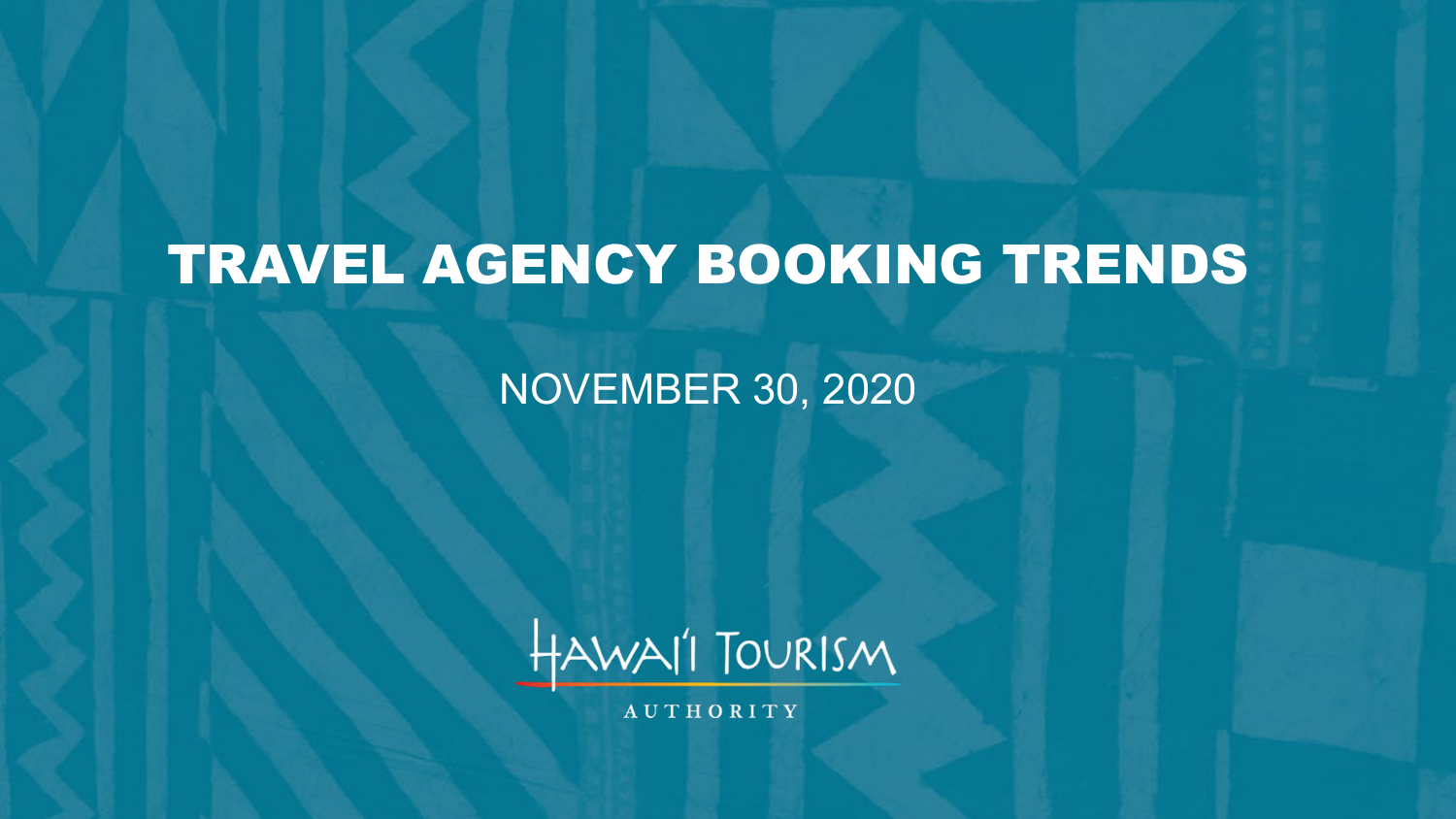# Global Agency Pro

- HTA subscribes to Global Agency Pro, an online travel distribution system consisting of Travel Agency data
- Global Agency Pro provides access to over 90% of the world's Travel Agency airline transactions
- The database consists of five years of historical ticketing data and one year of advance purchase data
- The information is updated daily with a recency of two days prior to current date

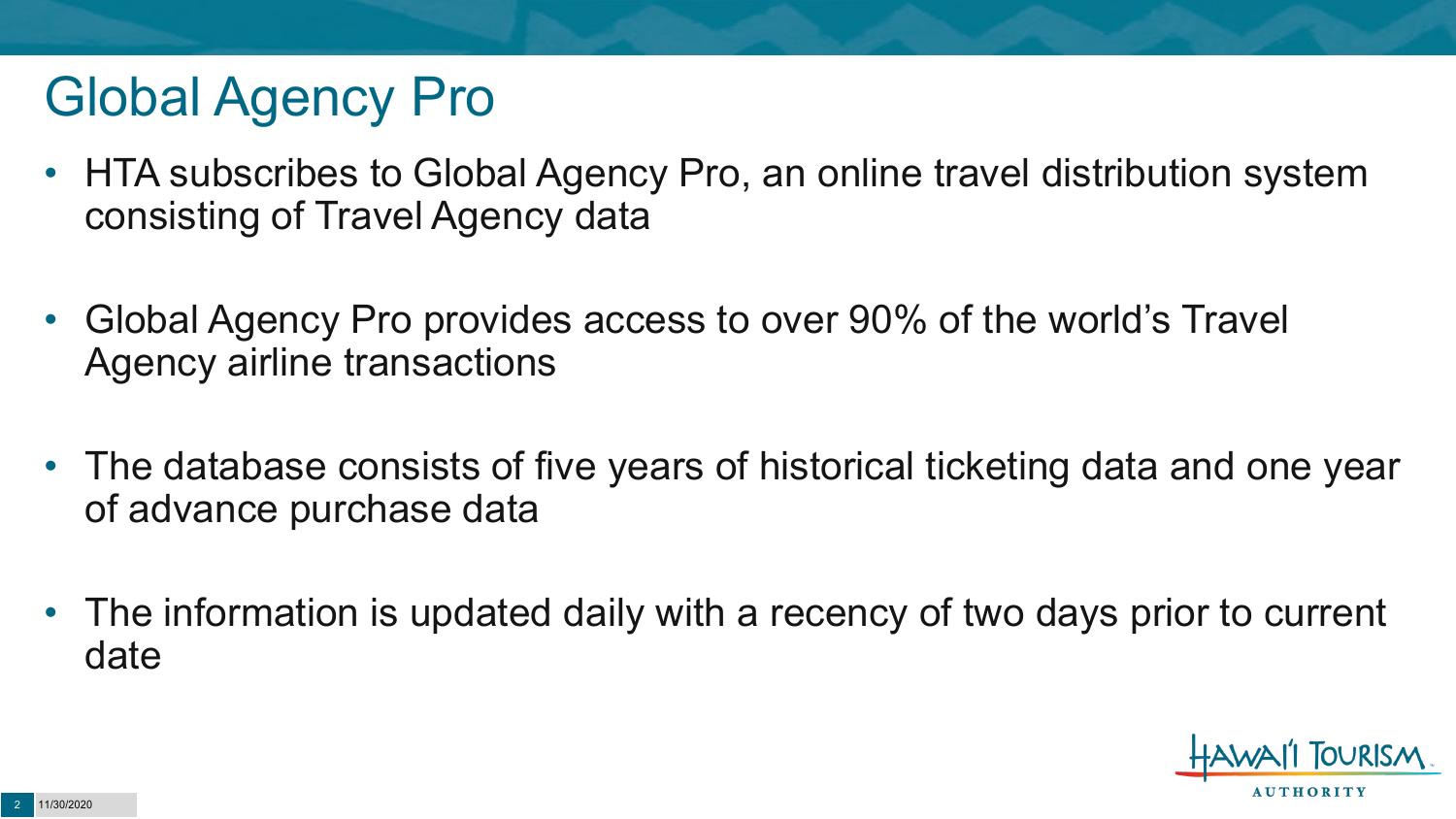# Global Agency Pro Index

### • Bookings

- Net sum of the number of visitors (i.e., excluding Hawai'i residents and inter-island travelers) from Sales transactions counted, including Exchanges and Refunds.
- Booking Date
- The date on which the ticket was purchased by the passenger. Also known as the Sales Date

### • Travel Date

– The date on which travel is expected to take place.

### • Point of Origin Country

– The country which contains the airport at which the ticket started

### • Travel Agency

– Travel Agency associated with the ticket is doing business (DBA)

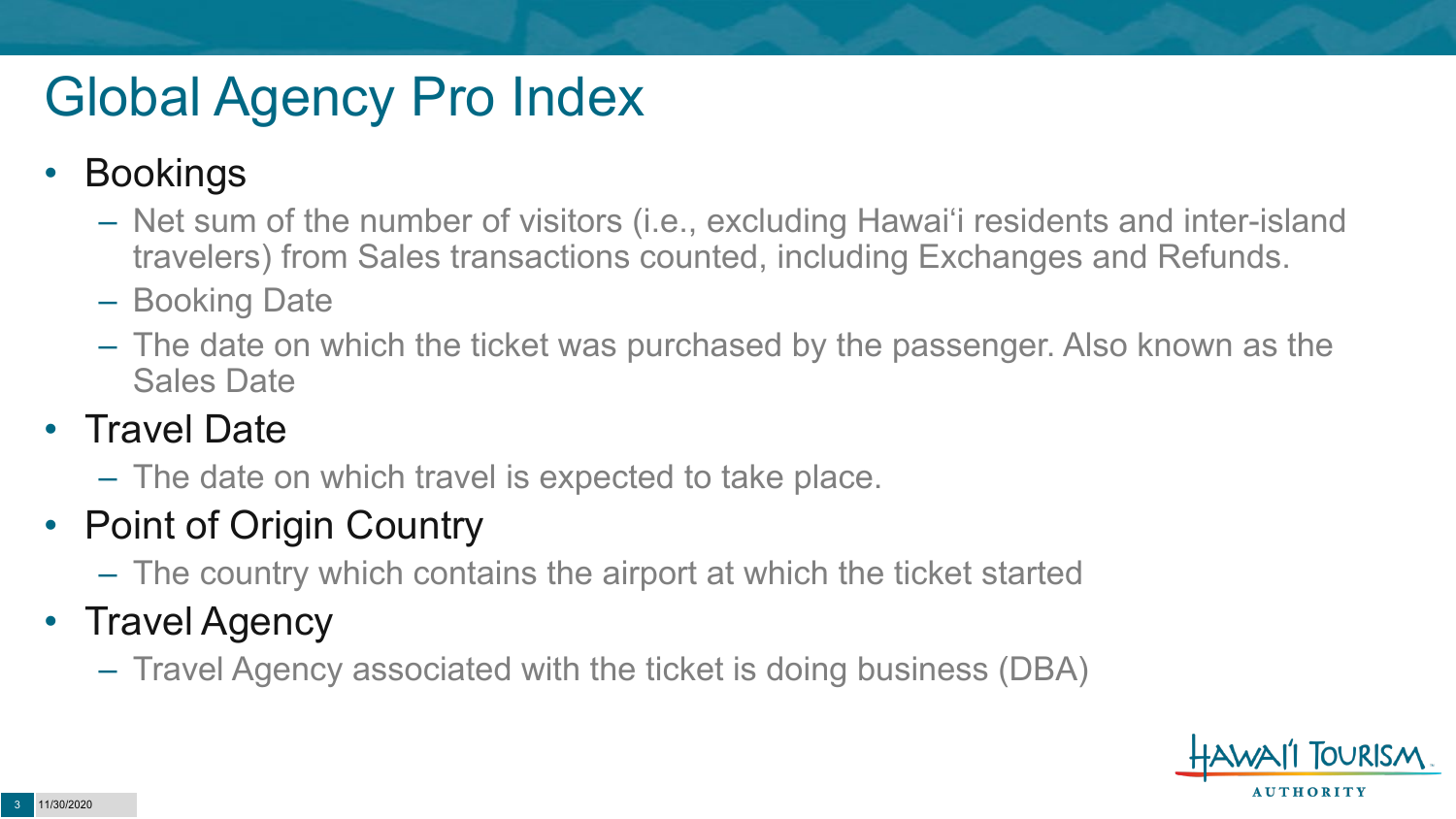US

Travel Agency Booking Pace for Future Arrivals, 2020 vs 2019 by Month

Travel Agency Booking Pace for Future Arrivals, 2021 vs 2020 by Quarter

**AUTHORITY** 



Source: Global Agency Pro as of 11/28/20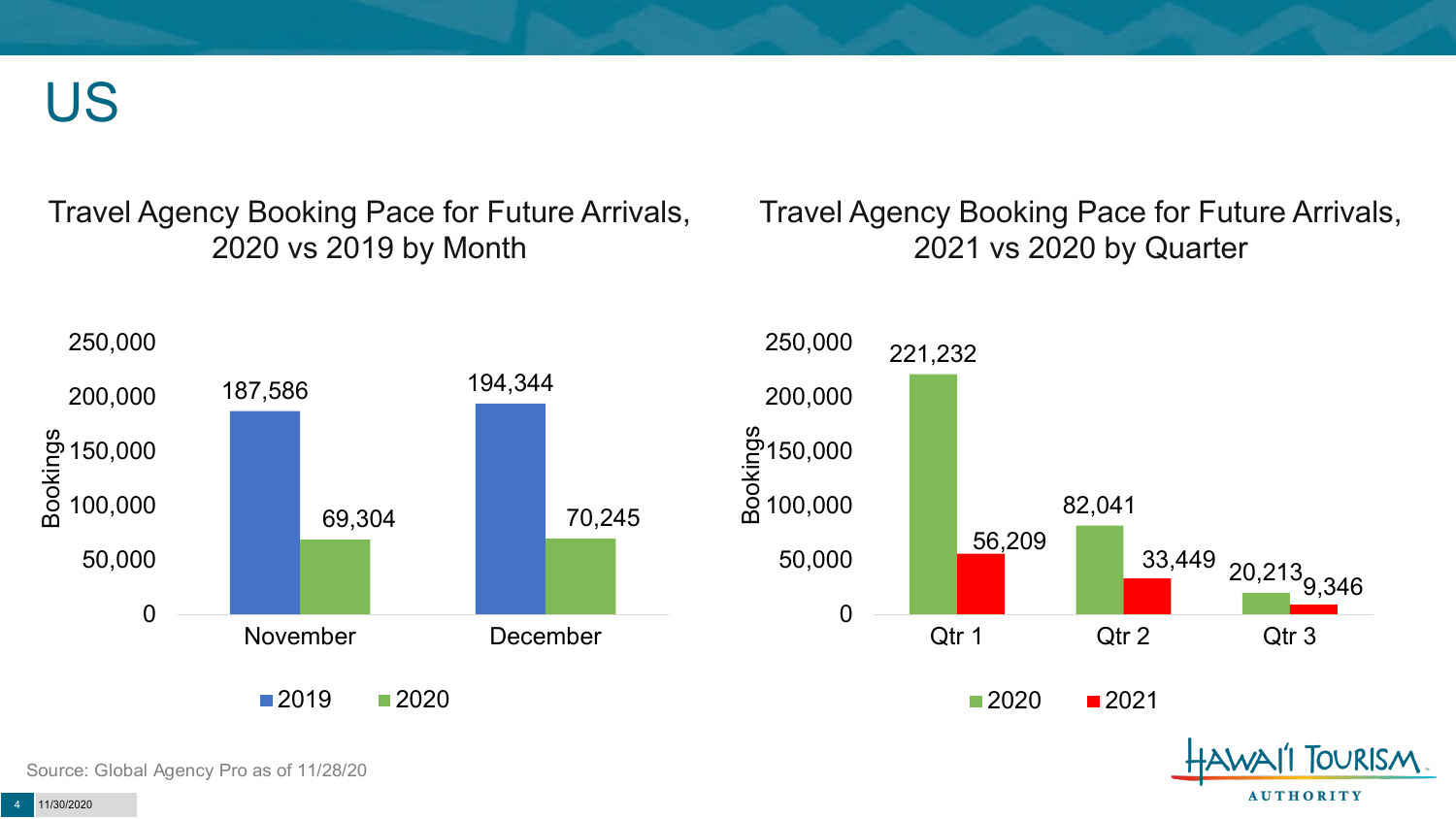

Travel Agency Booking Pace for Future Arrivals, 2020 vs 2019 by Month

Travel Agency Booking Pace for Future Arrivals, 2021 vs 2020 by Quarter

**AUTHORITY** 



Source: Global Agency Pro as of 11/28/20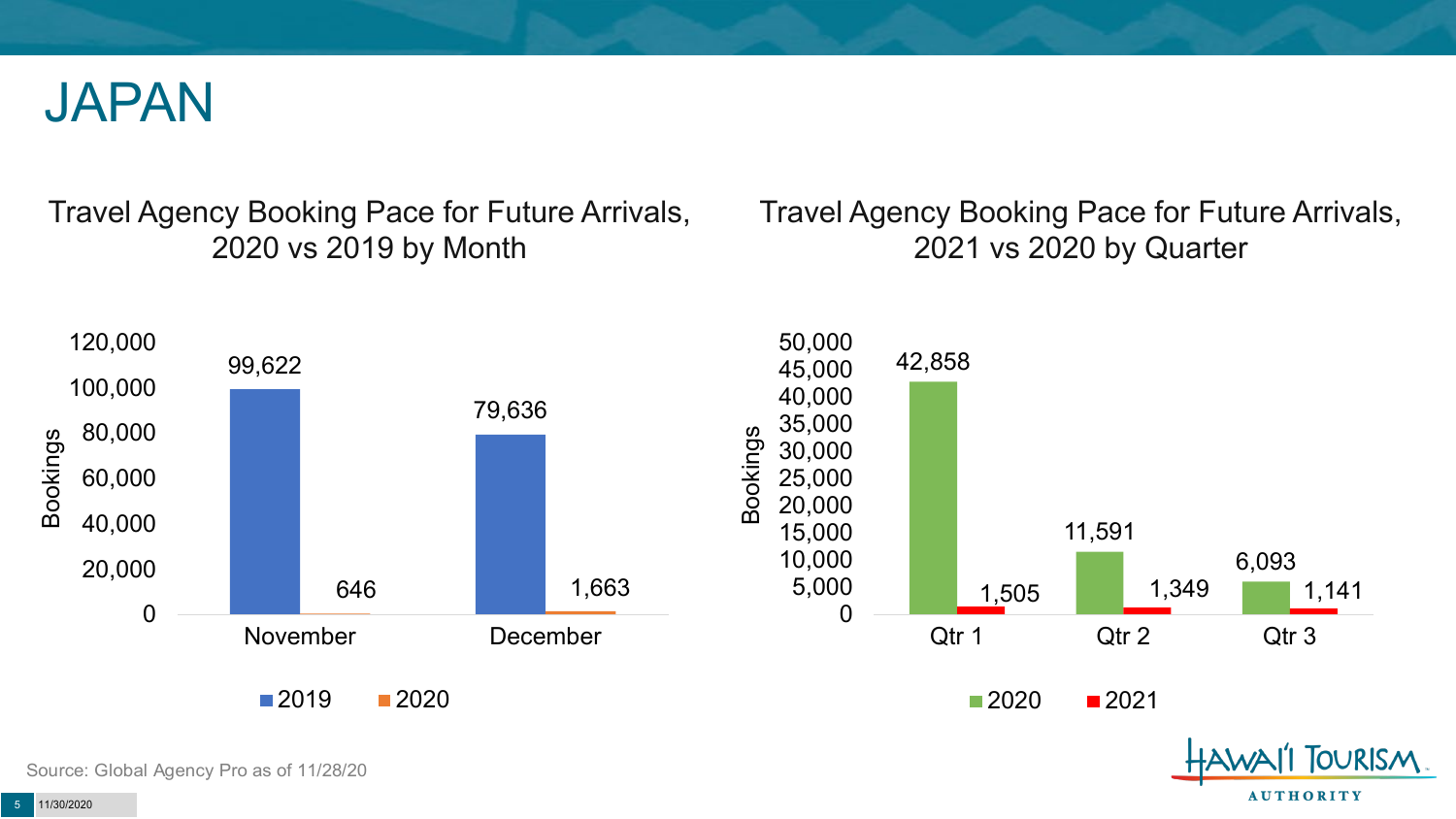### CANADA

Travel Agency Booking Pace for Future Arrivals, 2020 vs 2019 by Month

Travel Agency Booking Pace for Future Arrivals, 2021 vs 2020 by Quarter

**AUTHORITY** 



Source: Global Agency Pro as of 11/28/20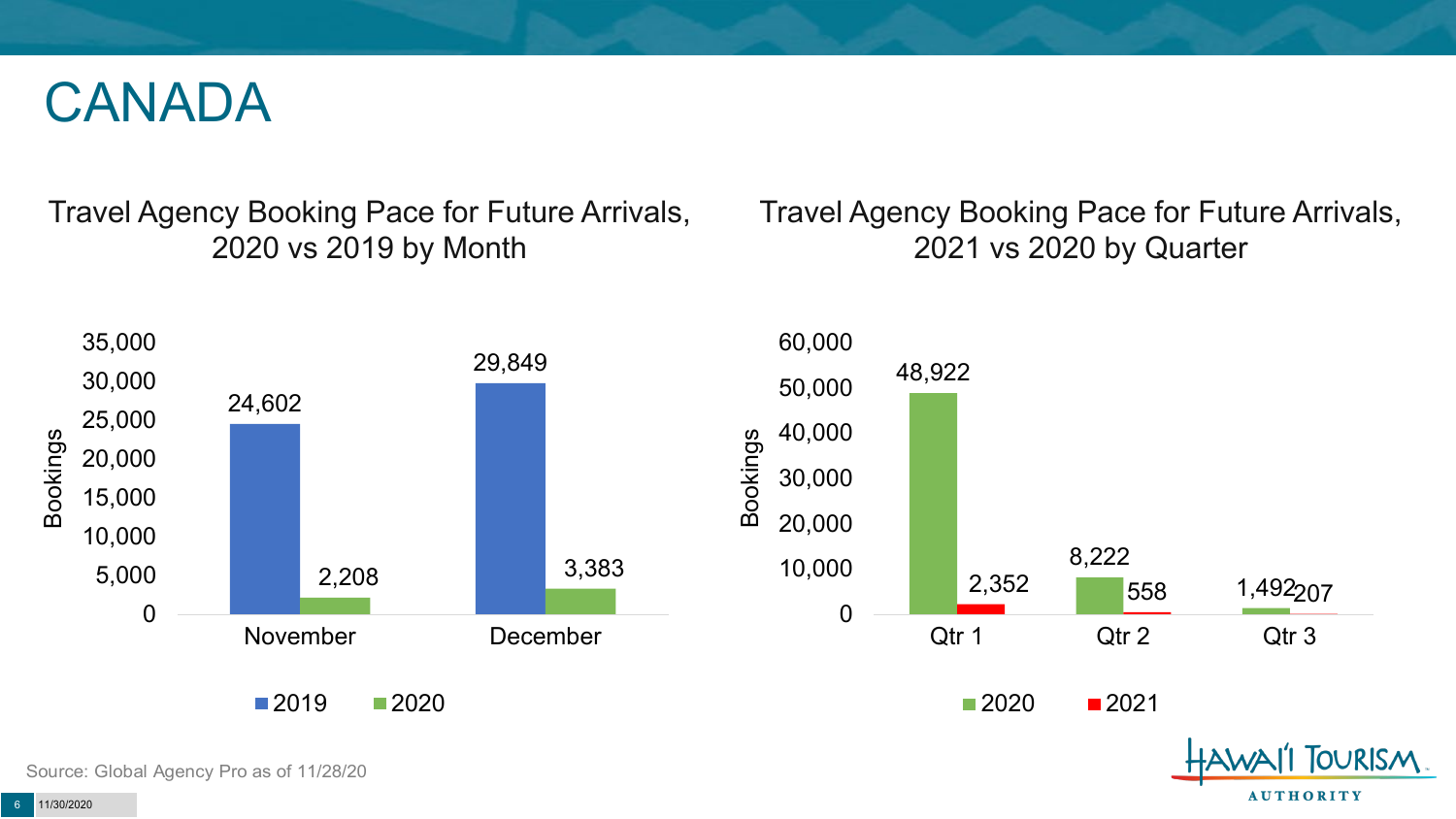### AUSTRALIA

Travel Agency Booking Pace for Future Arrivals, 2020 vs 2019 by Month

Travel Agency Booking Pace for Future Arrivals, 2021 vs 2020 by Quarter

**AUTHORITY** 



Source: Global Agency Pro as of 11/28/20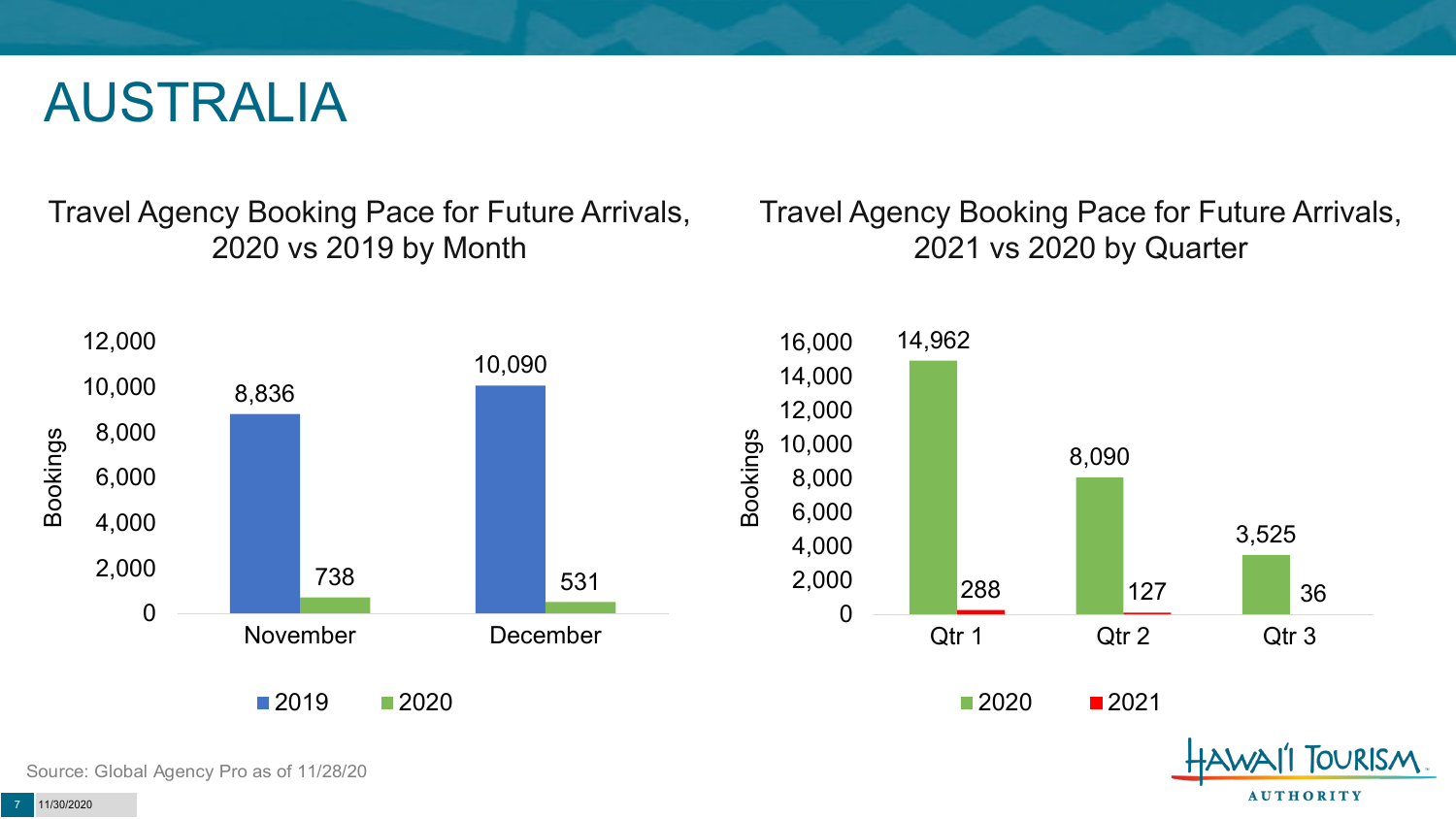# O'ahu by Month 2020

Travel Agency Booking Pace for Future Arrivals, 2020 vs 2019 - U.S.



Travel Agency Booking Pace for Future Arrivals, 2020 vs 2019 - Canada



Travel Agency Booking Pace for Future Arrivals, 2020 vs 2019 - Japan



Travel Agency Booking Pace for Future Arrivals, 2020 vs 2019 - Australia





Source: Global Agency Pro as of 11/28/20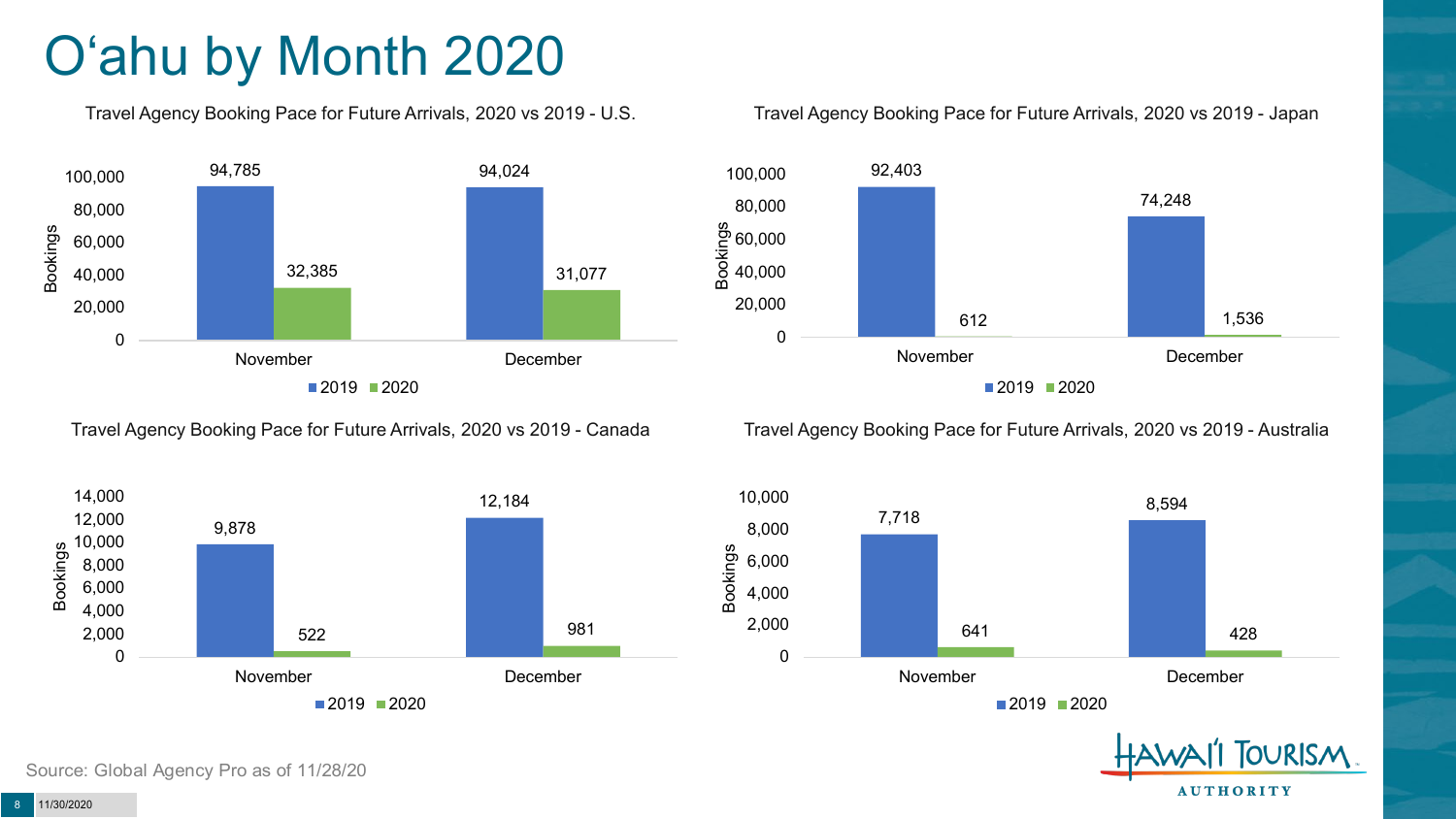# O'ahu by Quarter 2021

Travel Agency Booking Pace for Future Arrivals, 2021 vs 2020 - U.S.



Travel Agency Booking Pace for Future Arrivals, 2021 vs 2020 - Canada





Travel Agency Booking Pace for Future Arrivals, 2021 vs 2020 - Australia



12,770 7,043 3,211 262 113 34 0 2,000 4,000 6,000 8,000  $\frac{10,000}{2}$  8,000<br> $\frac{10}{2}$  6,000<br> $\frac{10,000}{2}$  4,000 12,000 14,000 Qtr 1 Qtr 2 Qtr 2 Qtr 3  $2020$  2021

> **TOURISM AUTHORITY**

Source: Global Agency Pro as of 11/28/20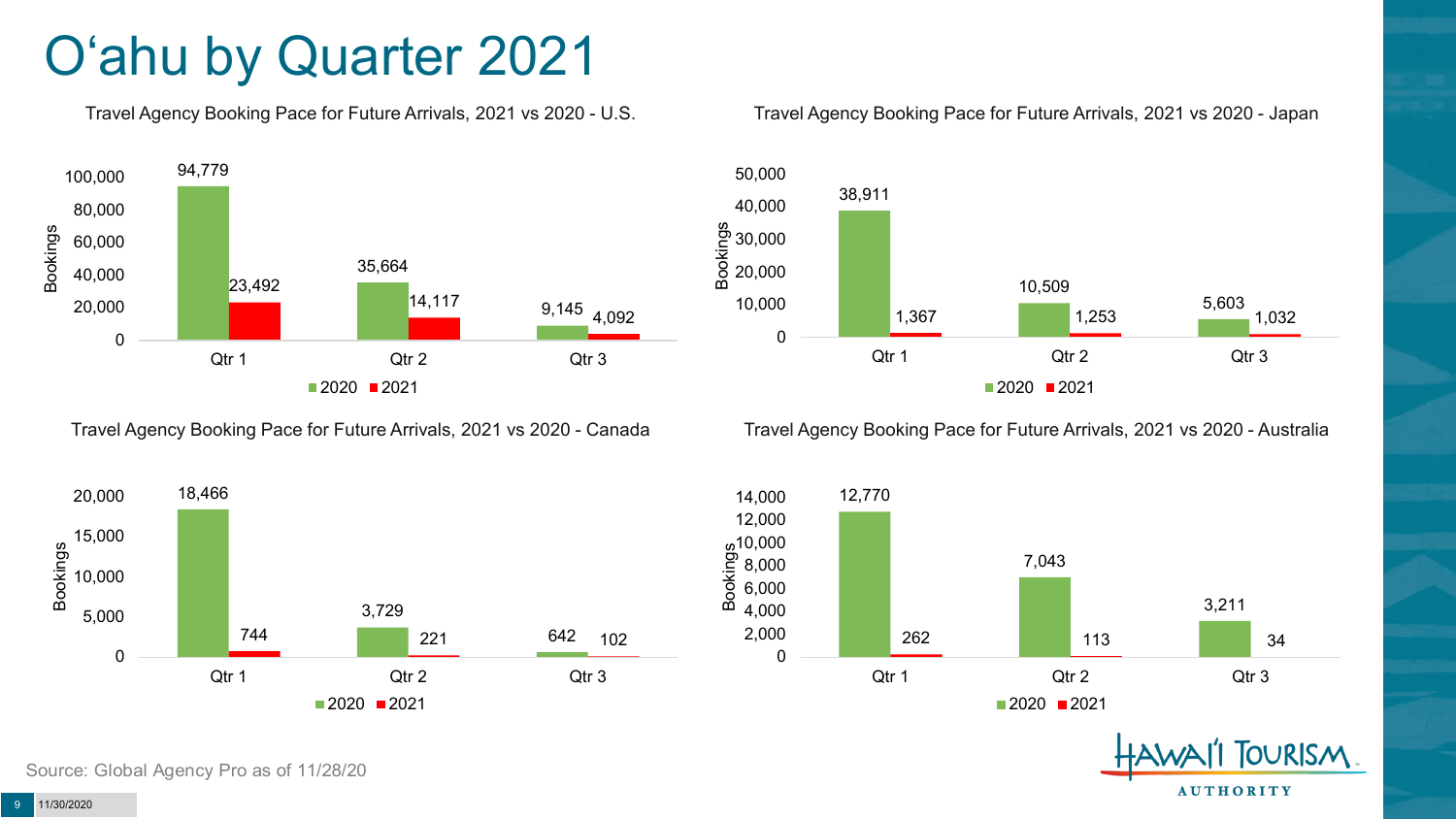# Maui by Month 2020

Travel Agency Booking Pace for Future Arrivals, 2020 vs 2019 - U.S.



Travel Agency Booking Pace for Future Arrivals, 2020 vs 2019 - Canada



#### Travel Agency Booking Pace for Future Arrivals, 2020 vs 2019 - Japan



Travel Agency Booking Pace for Future Arrivals, 2020 vs 2019 - Australia





Source: Global Agency Pro as of 11/28/20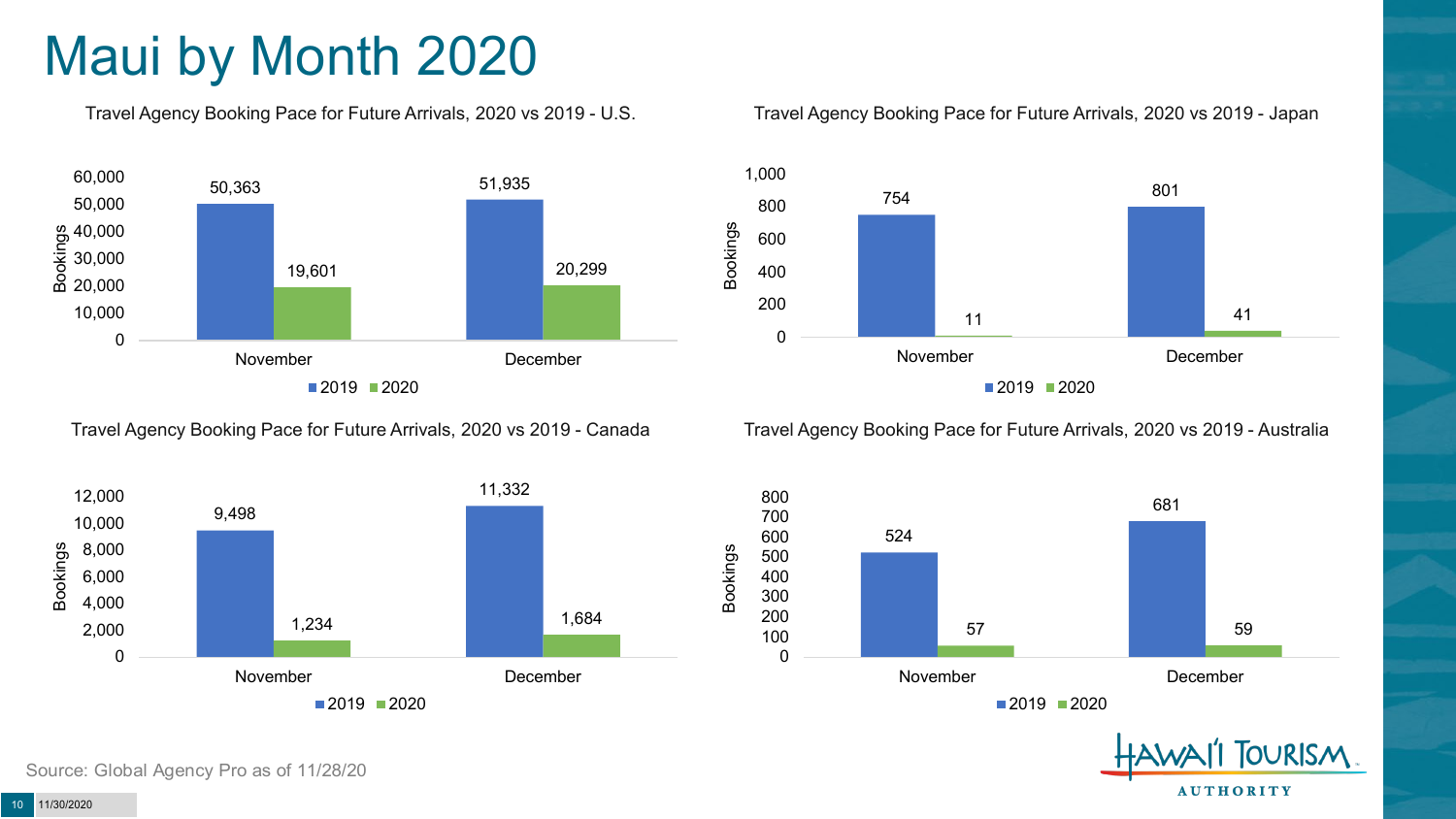## Maui by Quarter 2021

Travel Agency Booking Pace for Future Arrivals, 2021 vs 2020 - U.S.



Travel Agency Booking Pace for Future Arrivals, 2021 vs 2020 - Canada

0 100 200

#### Travel Agency Booking Pace for Future Arrivals, 2021 vs 2020 - Japan



Travel Agency Booking Pace for Future Arrivals, 2021 vs 2020 - Australia





**TOURISM AUTHORITY** 

Source: Global Agency Pro as of 11/28/20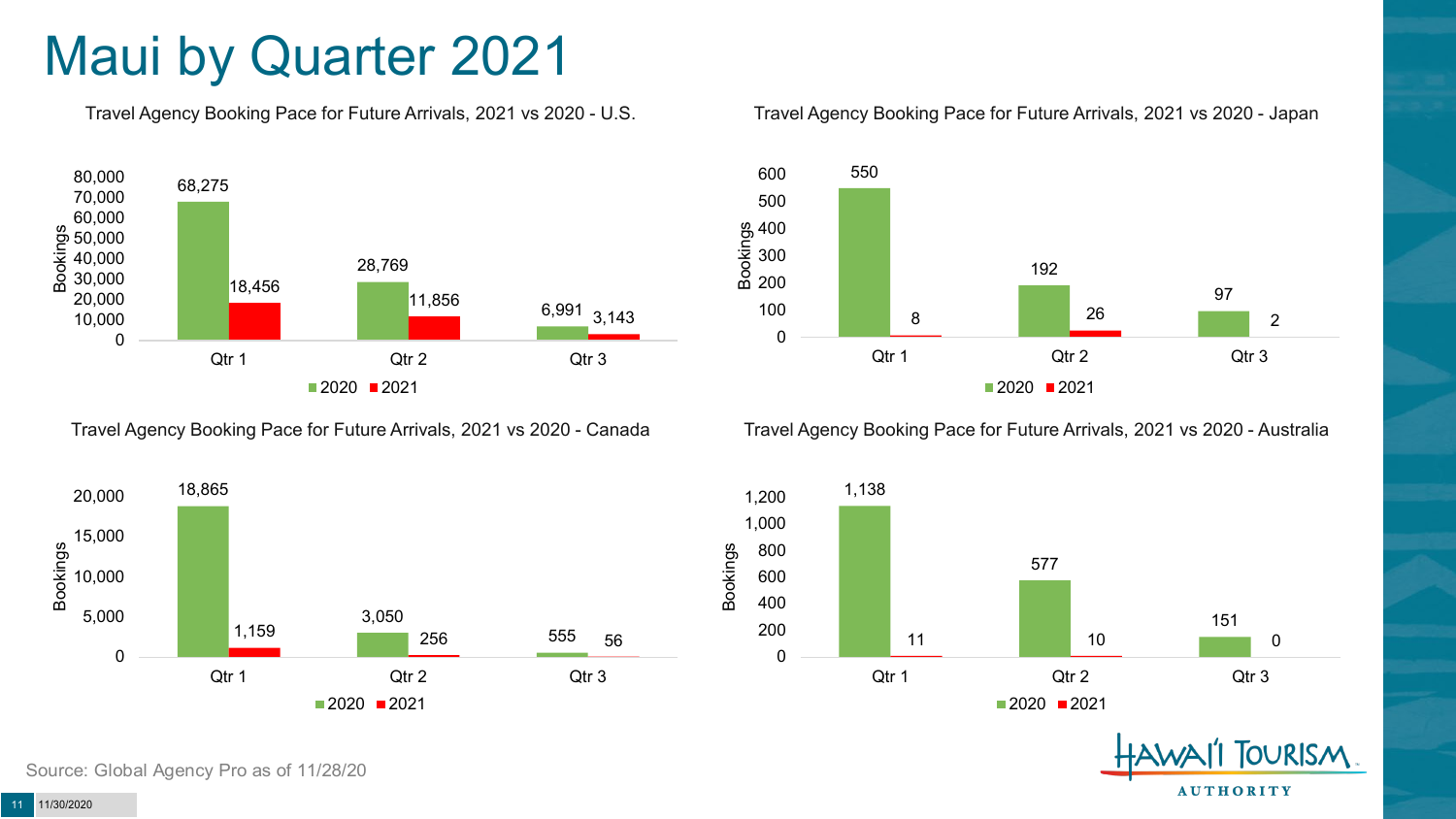# Moloka'i by Month 2020

Travel Agency Booking Pace for Future Arrivals, 2020 vs 2019 - U.S.



Travel Agency Booking Pace for Future Arrivals, 2020 vs 2019 - Canada



#### Travel Agency Booking Pace for Future Arrivals, 2020 vs 2019 - Japan



Travel Agency Booking Pace for Future Arrivals, 2020 vs 2019 - Australia





Source: Global Agency Pro as of 11/28/20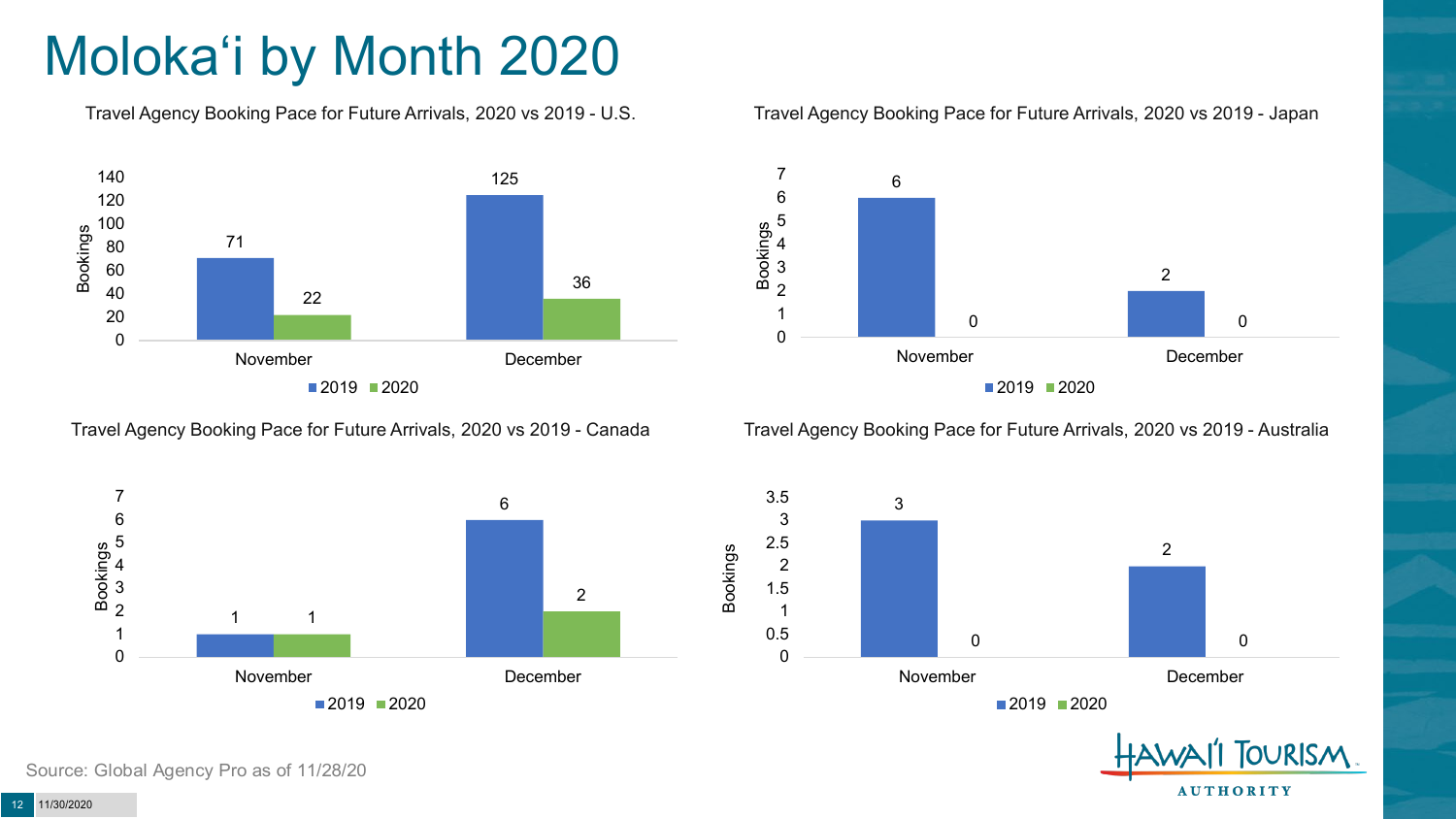# Moloka'i by Quarter 2021

Travel Agency Booking Pace for Future Arrivals, 2021 vs 2020 - U.S.



Travel Agency Booking Pace for Future Arrivals, 2021 vs 2020 - Canada



3

3.5

#### Travel Agency Booking Pace for Future Arrivals, 2021 vs 2020 - Japan

Travel Agency Booking Pace for Future Arrivals, 2021 vs 2020 - Australia

■2020 ■2021

Qtr 1 Qtr 2 Qtr 3





**TOURISM AUTHORITY** 

Source: Global Agency Pro as of 11/28/20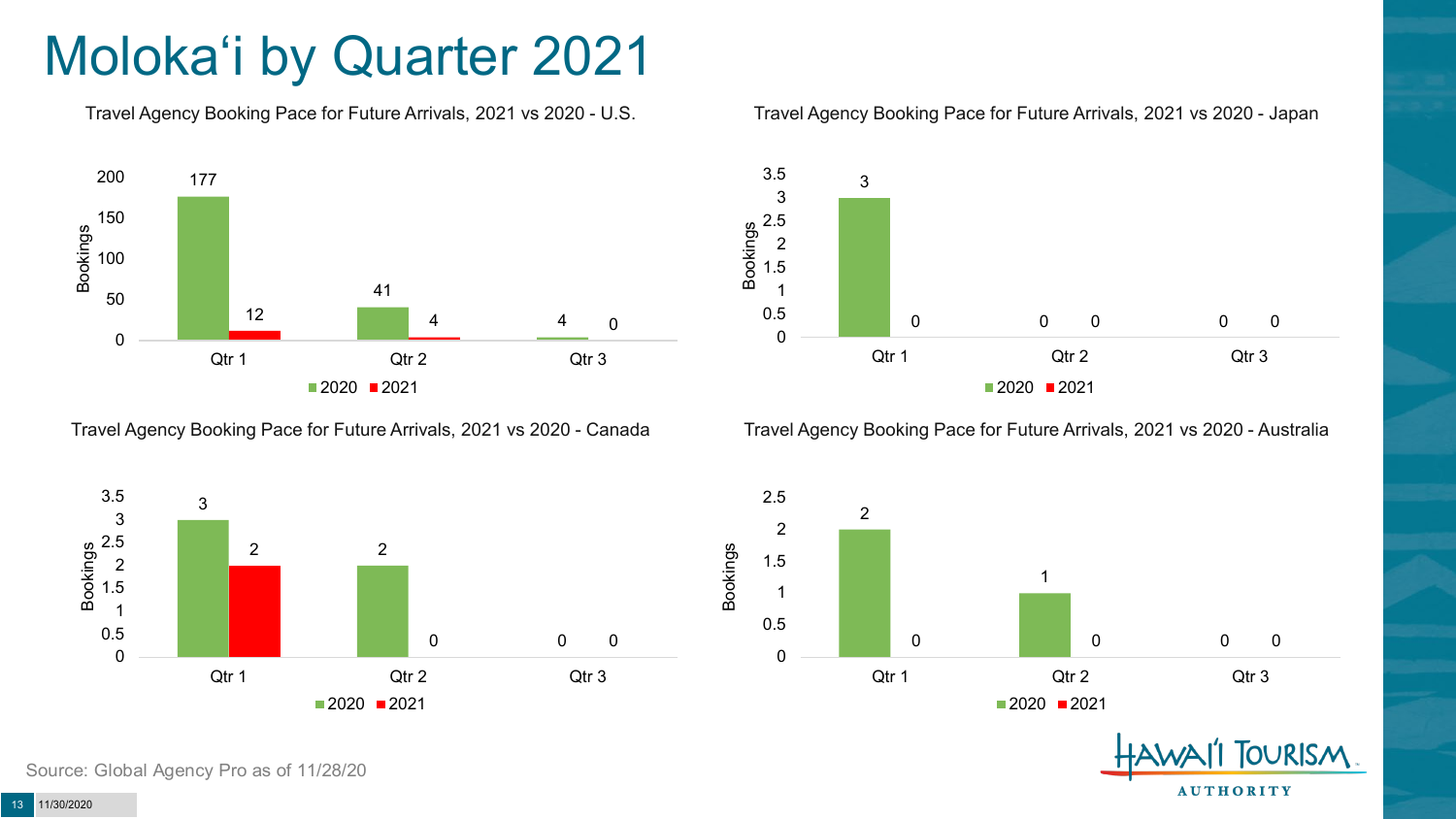# Lāna'i by Month 2020

Travel Agency Booking Pace for Future Arrivals, 2020 vs 2019 - U.S.



Travel Agency Booking Pace for Future Arrivals, 2020 vs 2019 - Canada





Travel Agency Booking Pace for Future Arrivals, 2020 vs 2019 - Australia

**AUTHORITY** 



Source: Global Agency Pro as of 11/28/20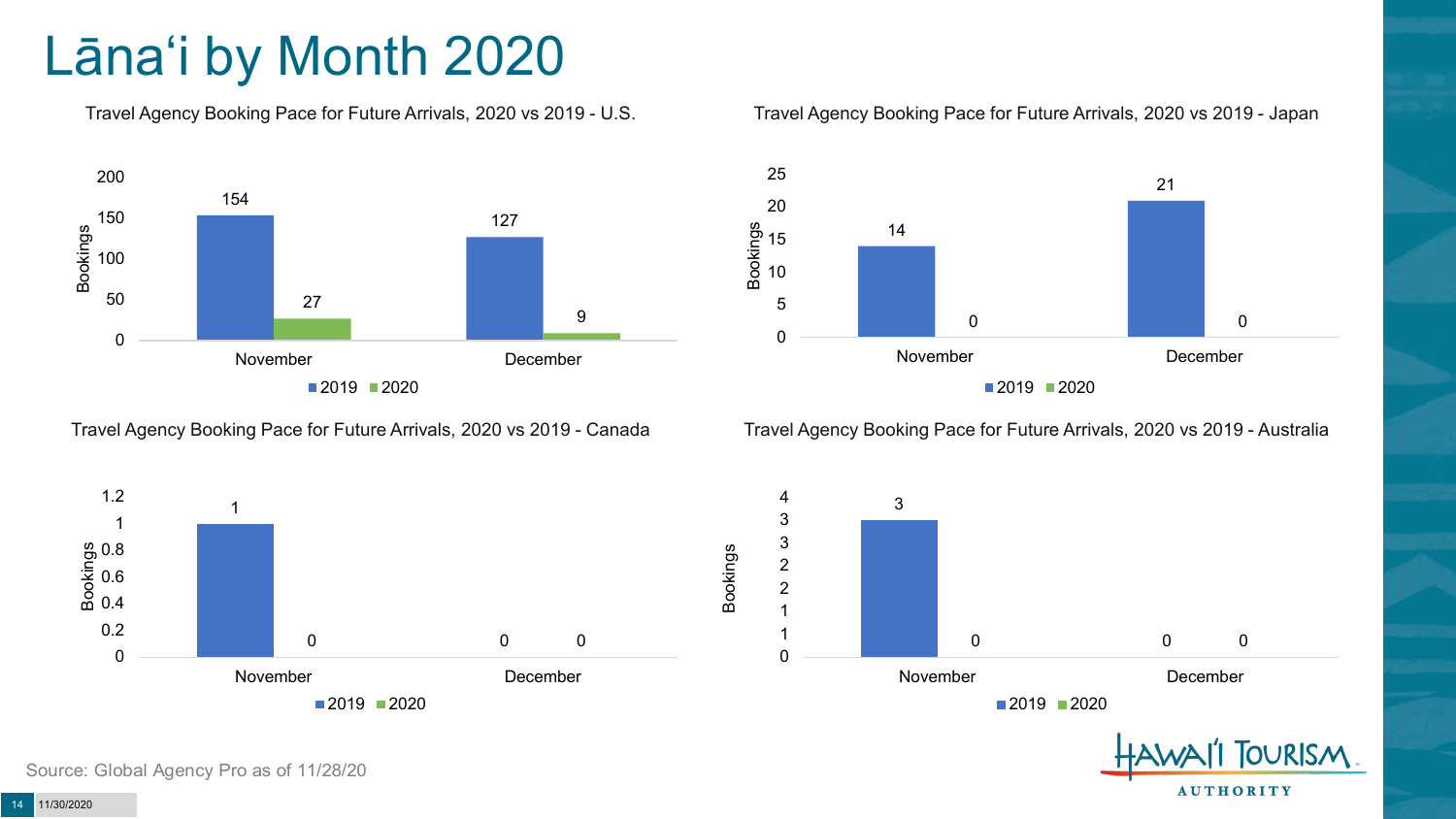## Lāna'i by Quarter 2021

Travel Agency Booking Pace for Future Arrivals, 2021 vs 2020 - U.S.



Travel Agency Booking Pace for Future Arrivals, 2021 vs 2020 - Canada





Travel Agency Booking Pace for Future Arrivals, 2021 vs 2020 - Australia





Source: Global Agency Pro as of 11/28/20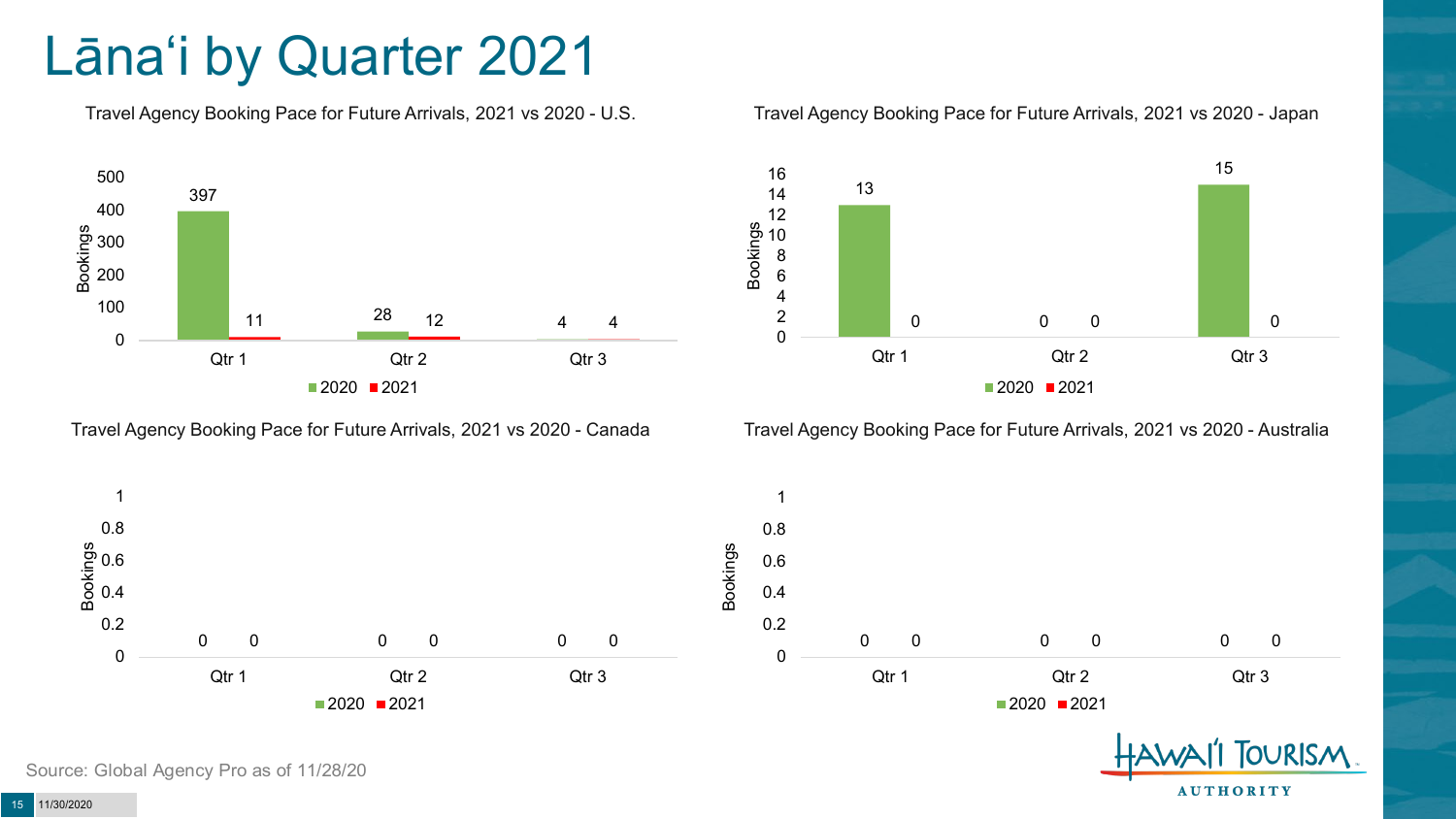# Kaua'i by Month 2020

Travel Agency Booking Pace for Future Arrivals, 2020 vs 2019 - U.S.



Travel Agency Booking Pace for Future Arrivals, 2020 vs 2019 - Canada



Source: Global Agency Pro as of 11/28/20

#### Travel Agency Booking Pace for Future Arrivals, 2020 vs 2019 - Japan



Travel Agency Booking Pace for Future Arrivals, 2020 vs 2019 - Australia





11/30/2020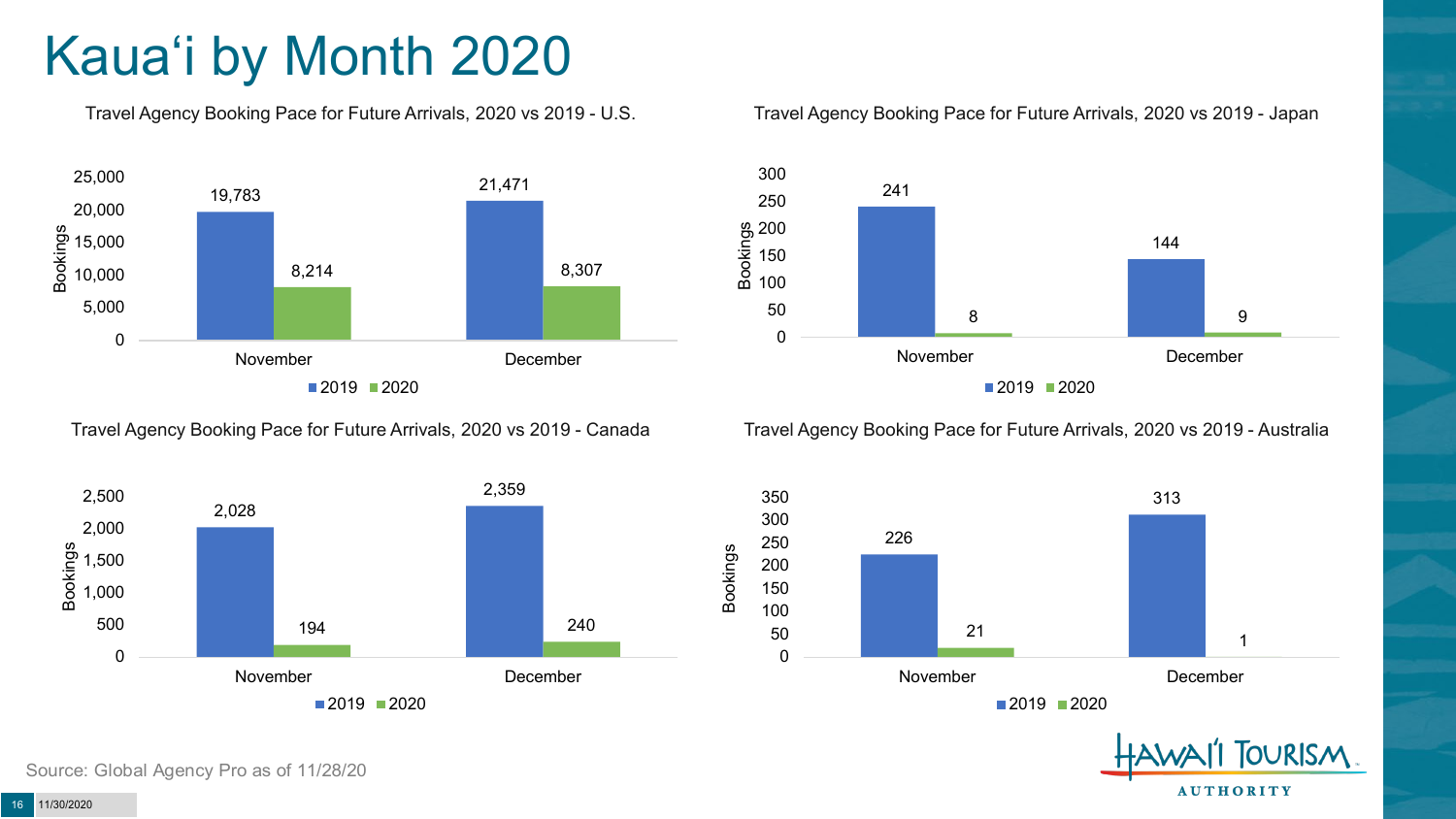# Kaua'i by Quarter 2021

Travel Agency Booking Pace for Future Arrivals, 2021 vs 2020 - U.S.



Travel Agency Booking Pace for Future Arrivals, 2021 vs 2020 - Canada





Travel Agency Booking Pace for Future Arrivals, 2021 vs 2020 - Australia

400



335 225 79 13 and 13 and 13 and 13 and 13 and 13 and 13 and 13 and 13 and 13 and 13 and 14 and 15 and 16 and 16 and 16 an 0 50 100 150 200 250 300 350 Qtr 1 Qtr 2 Qtr 3  $2020$  2021

> **TOURISM AUTHORITY**

Source: Global Agency Pro as of 11/28/20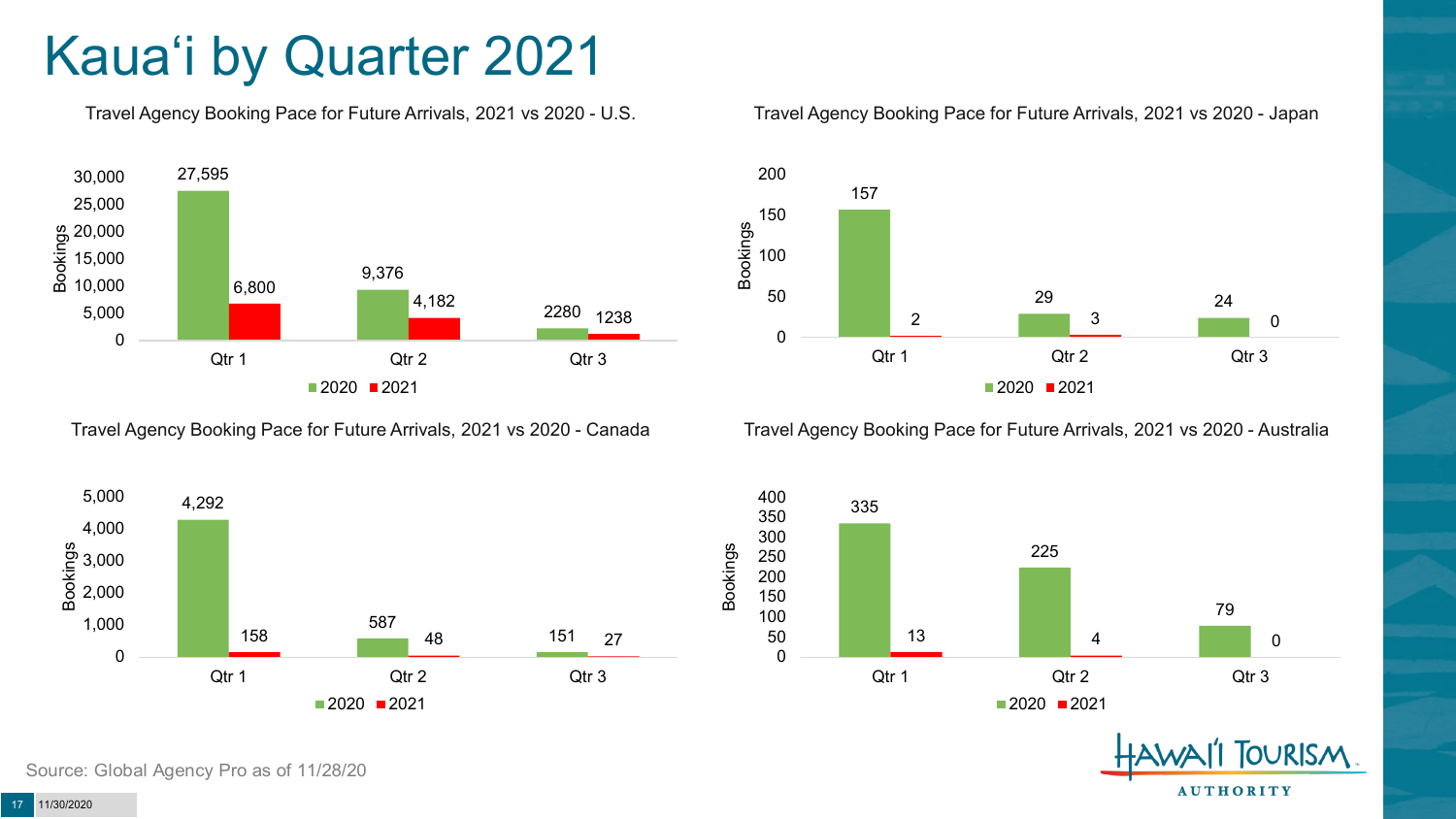# Hawai'i Island by Month 2020

Travel Agency Booking Pace for Future Arrivals, 2020 vs 2019 - U.S.



Travel Agency Booking Pace for Future Arrivals, 2020 vs 2019 - Japan



Travel Agency Booking Pace for Future Arrivals, 2020 vs 2019 - Canada

Travel Agency Booking Pace for Future Arrivals, 2020 vs 2019 - Australia







Source: Global Agency Pro as of 11/28/20